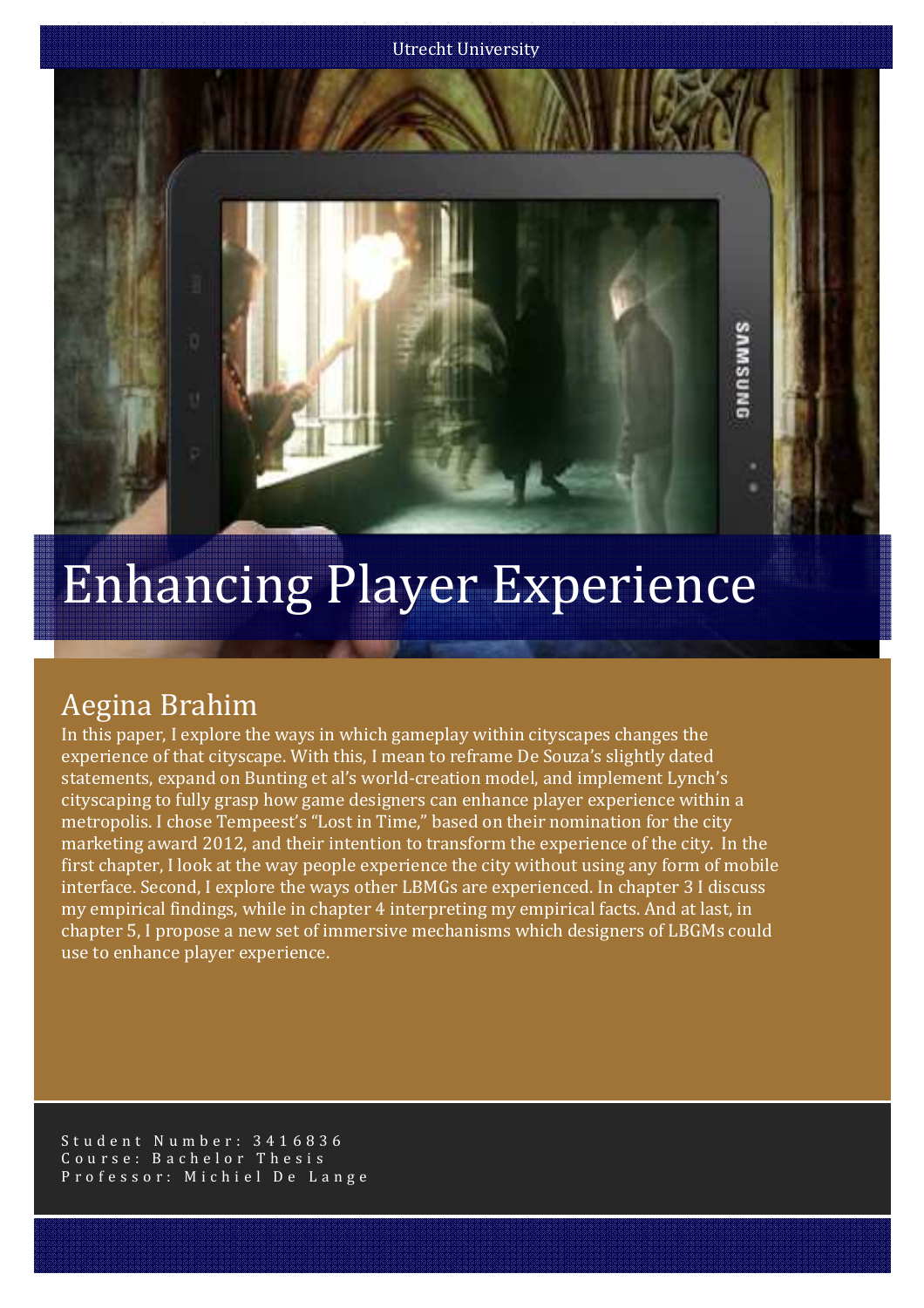## **TABLE OF CONTENTS:**

| <b>Introduction</b>                                                                                                                              | p. 2  |
|--------------------------------------------------------------------------------------------------------------------------------------------------|-------|
| <b>Chapter 1: Experiencing the Physical World</b>                                                                                                | p.3   |
| Chapter 2: Experiencing Hybrid Game Worlds-From Derive to Parkour                                                                                | p. 5  |
| <b>Chapter 3: Gameplay</b><br>Methodology<br>$\bullet$<br>Lost in Time<br>$\bullet$<br><b>Navigation through Utrecht City Space</b><br>$\bullet$ | p. 7  |
| <b>Chapter 4: Transformation in Experience</b>                                                                                                   | p. 9  |
| <b>Chapter 5: Enhancing Player Experience</b>                                                                                                    | p. 10 |
| <b>Conclusion:</b>                                                                                                                               | p. 12 |

## **INTRODUCTION:**

"*It's at the moment you run back and forth to and from the canal, balancing your iPad to hold the water, that you understand just how shitty life must have been back in 1781. I would just have let that house burn.*" –Marijke Phoa, 23.

Up until recently, home video games and kinetic consoles dominated the game industry. But now the wind blows in a new direction. Location Based Mobile Games (LBMGs) are the newest, most interactive form of game-play as they insist the player to move around in his own physical space to complete tasks. These games are so fresh on the market that game designers are still in the process of discovering what rules exactly apply to them. Bunting et al, and De Souza have long tried to conceptualize this phenomenon. However, as technology keeps developing and mobile interfaces expire in popularity within almost one year, it is hard to create a solid framework through which to study LBMGs. Now, city-planners too are challenged with their creative architecture as they have mobile media technology to account for as well in order to create dynamic, highly imaginable living environments.

 In this paper, I explore the ways in which gameplay within city spaces change the experience of that cityscape. With this, I mean to reframe De Souza's slightly dated statements, expand on Bunting et al's world-creation model, and implement Lynch's cityscaping to fully grasp how game designers can enhance player experience within a metropolis. I chose Tempeest's "Lost in Time," based on their nomination for the city marketing award 2012, and their intention to transform the experience of the city.

 In the first chapter, I look at the way people experience the city without using any form of mobile interface. In chapter 2, I explore the ways other LBMGs are experienced. In chapter 3, I discuss my empirical findings of the conducted experiment, while in chapter 4 interpreting the facts. Finally, in chapter five, I propose a new set of immersive mechanisms which designers of LBGMs could use to enhance player experience.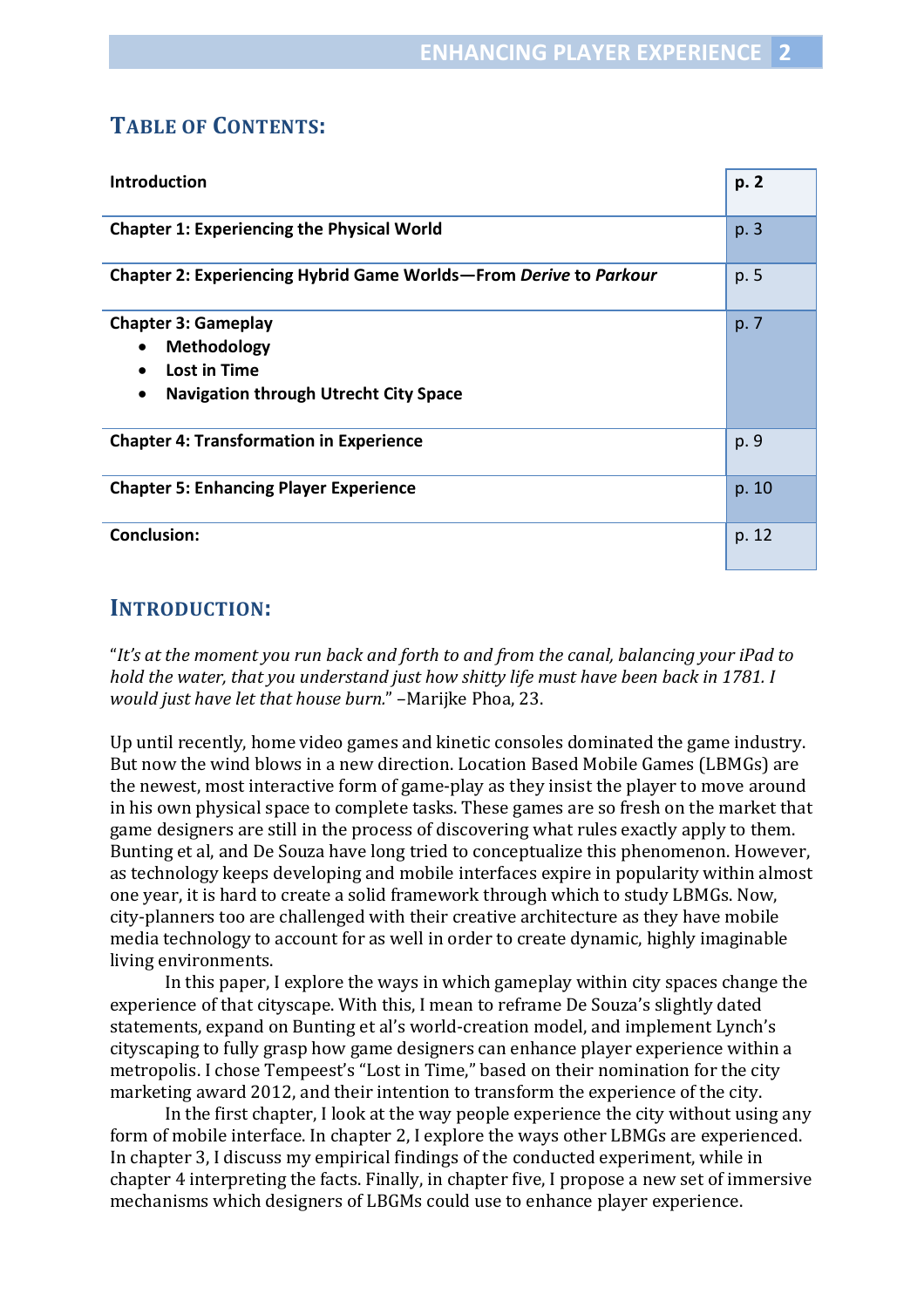## **CHAPTER 1: EXPERIENCING THE PHYSICAL WORLD**

A constructivist theory of cognition develops an epistemology in which knowledge exclusively reflects an ordering and organisation of the world constructed by our experience of it. Within worldmaking, knowledge and experience are interrelated. Citizens can enhance their knowledge by increasing their experiences, while at the same time, experiences can be enriched or enhanced when knowledge expands or the ability to distinguish and make sense of experiences increases. In order to understand how we experience a space—how we make sense of the physical world—we have to understand what exactly an experience within a space is, and how we assign meaning to it.

 According to Nelson Goodman, we "*create* [and experience] *worlds by creating*, [identifying], *refining, and manipulating symbols that represent the facts or happenings of daily life*" (p. 1). How we experience a place, depends upon our ability to distinguish between symbol systems (composition and decomposition), and actively select information (deletion) based on evaluation of those facts or happenings (weighting), after which we structure these happenings into a sequence of events (ordering), or manipulate the symbolic meaning (deformation) to construct a particular idea of the place[i](#page-13-0) . Therefore, our experience depends upon the degree to which we understand the place around us.

 Kevin Lynch deepens in on this place legibility—the degree of place comprehension—and argues that "*the legibility of a cityscape is the ease with which it's parts can be recognized and can mentally be organized into a coherent and understandable pattern*" (p. 2). The way we imagine and thus experience a place depends on communication between the observer and the physical city (on the role and clarity of form). A clear image enables one to move about easily and quickly, gives the observer an important sense of emotional security and sense of place, and heightens the potential depth and intensity of human experience. Thus Lynch argues that the degree to which people experience a place, parallels the degree of legibility or imageability of that place.

 Ansgar Nunning, on the other hand, states that it is through narratives that people 'world-make' and make sense of a place, rather than by observing visual form. He places the discourse of a walk through or experience of the cityscape central in the worldmaking process and argues that our image and idea of the city is shaped or influenced by the way the city is narrated to us, thereby indicating the important role point of view or perception plays within the whole.

 However, when studying experience within a physical environment, it is necessary to use all of the three models above. We need Goodman to conceptualize the psychological procedure of meaning making, Lynch to understand *what* we exactly identify or distinguish between, and Nunning to elaborate on the narrative process of verbal reproduction of experiences.

I refer to a person experiencing a city a 21st century *phoneurii*[,](#page-13-0) while at the same time, explain the concept of 'experience' within a metropolis through my own definition of De Souza's term "*Dérive*" (2009). I argue that a *Dérive* is a random, unplanned, sensory-based stroll through or experience of the cityscape—one that (contrary to what De Souza states) is visually, aurally, haptic, and emotionally as well as meaningfully embedded. I use this term to conceptualize experiences through a physical space, because unlike Goodman, Lynch, and Nunning present, a *Dérive* differs from the entire worldmaking process in that it limits itself to timely, momentary, and individual walks through, or experiences of, cityscapes, rather than be an event mediated on greater scale, for a large number of people, over a wide span of time. Distinguishing between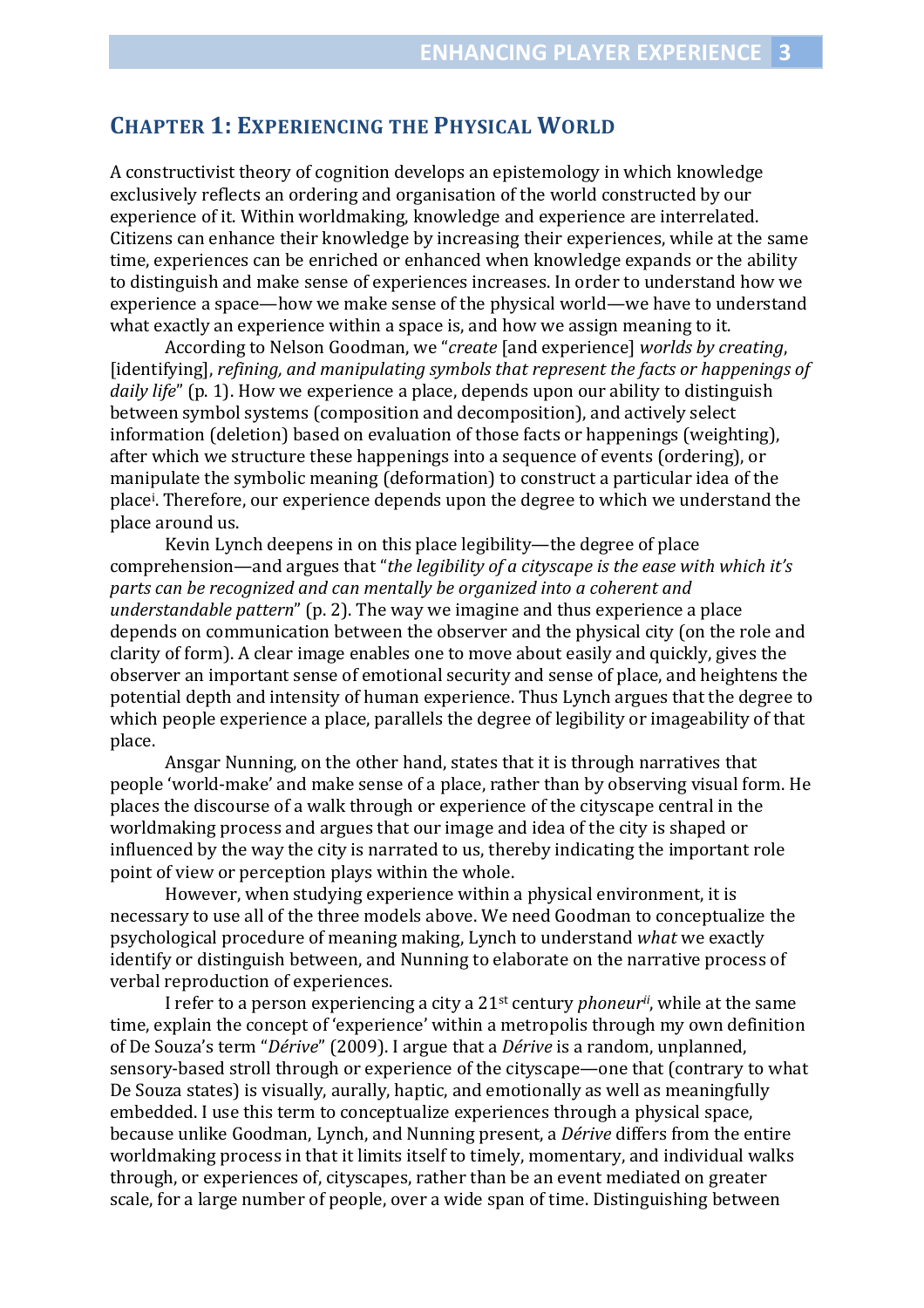*Dérive[iii](#page-13-0)* and *Worldmaking* is essential for my analysis, since I conduct my experiment on a small, individual, time restricted scale.

*Dérives*, like worldmaking, are subject to our sensory experiences of the cityscape. In turn, our senses are stimulated according to what we pay attention to or what attracts our attention within the city space. What then do we pay attention to or what attracts our interest exactly?

 During a *Dérive*, *phoneurs* differentiate between Lynch's five city elements, namely: Paths, Nodes, Districts, Edges, and Landmarks. Participants of my experiment indicated that when walking through Utrecht, "Steenstraat," the "Oude Gracht," the "Dom Tower," and "Maria Plaza," were amongst the most memorable elements. The Oude Gracht in particular was noted as an unusual kind of canal, standing central in the city, and indicating a high degree of functionality as not only boats passed by, but people could also stroll alongside the water, or take the stairs down and visit a dungeon restaurant located *in* the canal itself. The diversity within the cityscape of the Oude Gracht—high/low, deep/wide, straight & crooked direction infused path, openwater/tunnel—made participants aware of the physically diverse activity they undertook when exploring the canal. Participants also seemed to be accurately aware of what other elements were situated alongside the canal, thus indicating that the singularity, clarity, unique use and functionality, and kinaesthetic quality of the Oude Gracht enhanced the imageability and physical experience of that entire area.

 Maria Plaza seemed equally important. As Lynch argued, citizen attention is heightened at nodes, as they have to make a decision which route to take next. Even though participants navigated themselves from completely different locations, all of them crossed Maria Plaza one way or the other before reaching Central Station, which incites that most of the city centre paths led up to or departed from the plaza. At the node, participants were all accurately aware of their surroundings as well as the moment leading up to it, thus, indicating that the structure of city elements and moments of decision making are essential mechanisms for enhancement of experience and place legibility.

 Lastly, phoneurs were intrigued by specific activities and aural occurrences[iv](#page-13-0) during their *Dérive*. One participant witnessed a police drill and was immediately aware of the entire surroundings, while another was alerted by the sound of a bike bell, which made him look up in search of the origin of the sound. This instance resulted in him spotting a uniquely original medieval water pump located near the origin of the sound came from. Entertaining actions as well as aurally directional qualities not only heighten attention, but also actively stimulate the acuity of identification.

 In short, we can say that the degree of our sensory immersiveness depends on the intensity of decision-making, the facilitation of visual identification and visual structure of city elements, aural and visual instances directing our attention toward elements, objects, symbols, or activities, and also, the degree of kinaesthetic quality of the cityscape. Since the degree of our experience depends on our acuity of distinctive ability, we can reinforce that educating people to identify and differentiate between stylistic features of sensory-inflamed symbols, enhances the legibility or comprehensiveness of that environment, and we can therefore state that methods to direct attention and increase awareness of city elements and events enhance people's experience of the city space.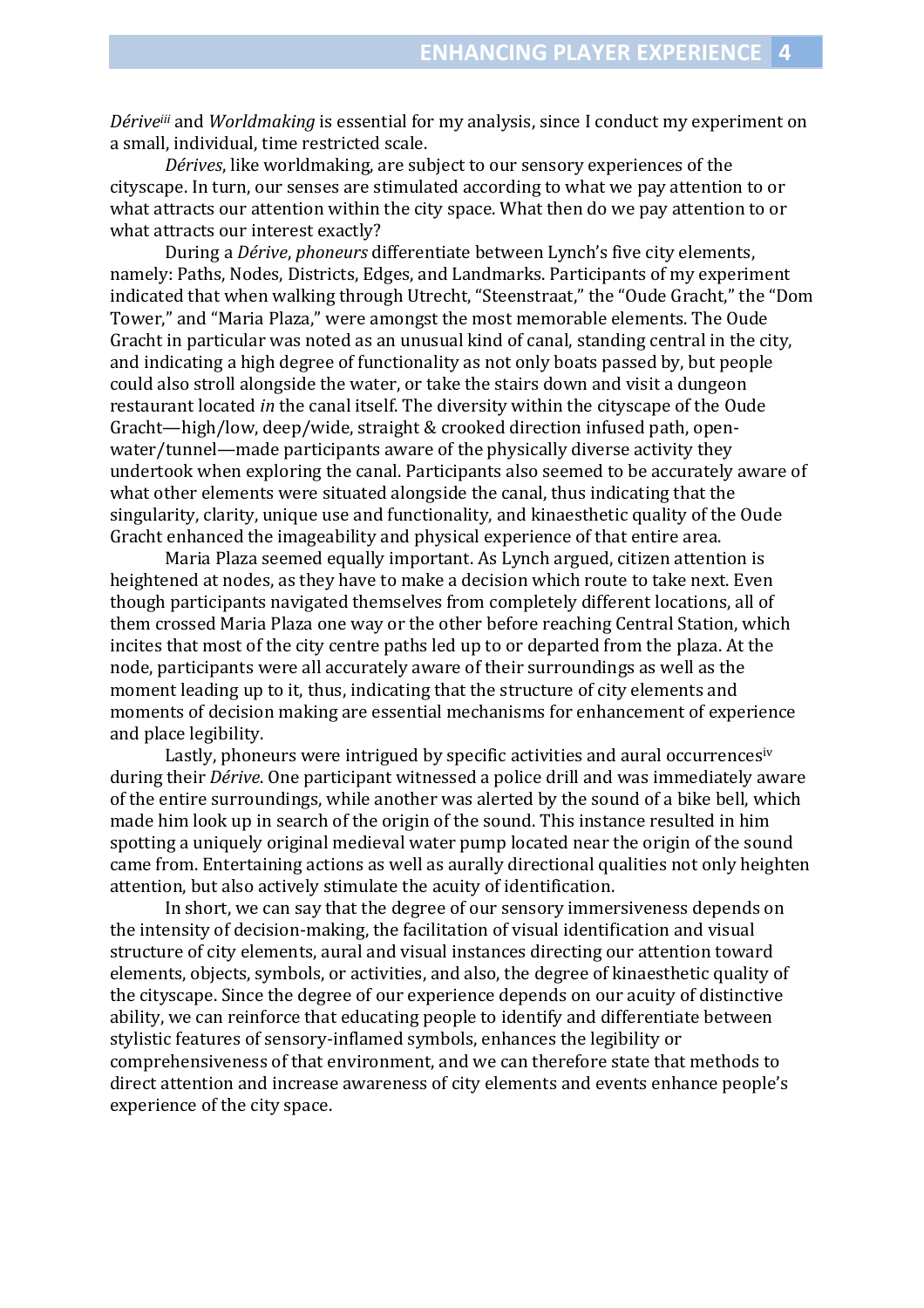## **CHAPTER 2: HYBRID GAME WORLD—FROM "DERIVE" TO "PARKOUR"**

When playing a location based mobile game (LBMG), the city environment or city space, previously experienced as a "*Dérive*," now becomes a "*Parkour*," which is a space of social game play. A *Parkour* differs from a *Dérive* in that it is challenge-based, contrary to a random and goalless navigation through the metropolis. This changes the way we perceive local experiences in the cityscape. Accordingly, we should take a closer look at what LBMGs are in particular, how it tells stories, and exactly how the player experiences a hybrid game world, before we move on to discover how exactly in-game structures alter our experience of the city.

 Location Based Mobile Games are games played on mobile (smart) phones and use the city space as a game board. Location Based Mobile Games, argues De Souza, "allow the linking of information to places, and players to each other via location awareness" (2009, p. 3). This mixing of physical space with digital information is what De Souza e Silva refers to as "Hybrid Reality" (2009, p. 3), envisioning that the player experiences the game world like a tourist, discovering new and unfamiliar places in, as well as information of the cityscape. The *Phoneur* accordingly changes into a *Traceur* (De Souza, 2009), which stands for "a player moving through the city space with the goal of traversing the spaces (creating new experiences and meanings as he experiences the city like this for the first time), rather than getting somewhere. His or her pleasure stands in challenging the space, creating new ways to move through it.

Where video games, like Half Life 2 or Black&White 2, make use of 3 dimensional digital spaces, LBMGs augment the real, physical environment with digital information, and thus require the player to physically move through the city space in order to complete tasks and achieve goals. They also differ from normal video games in that they alter Huizinga's components of play by blurring or challenging the boundaries of the gameworld—the boundaries between play and ordinary life, and limiting the avatar, the player, to real time, space, and physical ability (meaning a player cannot jump against or from walls, or perform any such unrealistic physical task). "Rules exist not as an ultimate goal but as clues for navigating spaces" (De Souza, 2009, p. 3) LBMGs like Bunting et al's *University of Death* and Tempeest's *Lost in Time*, mostly make use of Cartesian representation of the physical world to locate the player within the hybrid game space.

The players frequently navigate the city in unusual and unexpected ways as a consequence of the game narrative. De Souza e Silva argues that this movement through the city might be goal driven—that is, when a player goes out specifically to play the game—but it is generally spontaneous—by moving through the city in their usual routes to school or work, players are accessed by the game—a fact that turns their experience of the city into an unexpected playful adventure. However, when discussing LBMGs like University of Death or Lost in Time, we have to account for the fact that the game *does* possess a specific triact or area in which it is supposed to be played and that the game does *not* access the player, but rather that the players access the game on their own whenever they are at the game location and choose to actively participate in the play. Games like Lost in Time thus do not operate within the total physical city, but are rather bound to a location where players can have free access to wifi; are single player oriented; and most importantly, expect the player to interact with his physical surroundings.

LBMGs like University of Death and Lost in time should therefore be categorized as single-player strategy games, instead of having them linger between De Souza's terms of Hybrid Reality Games or Location Based Mobile Games. One other specific characteristic I assign to these single-player strategy LBMGs is the combination of a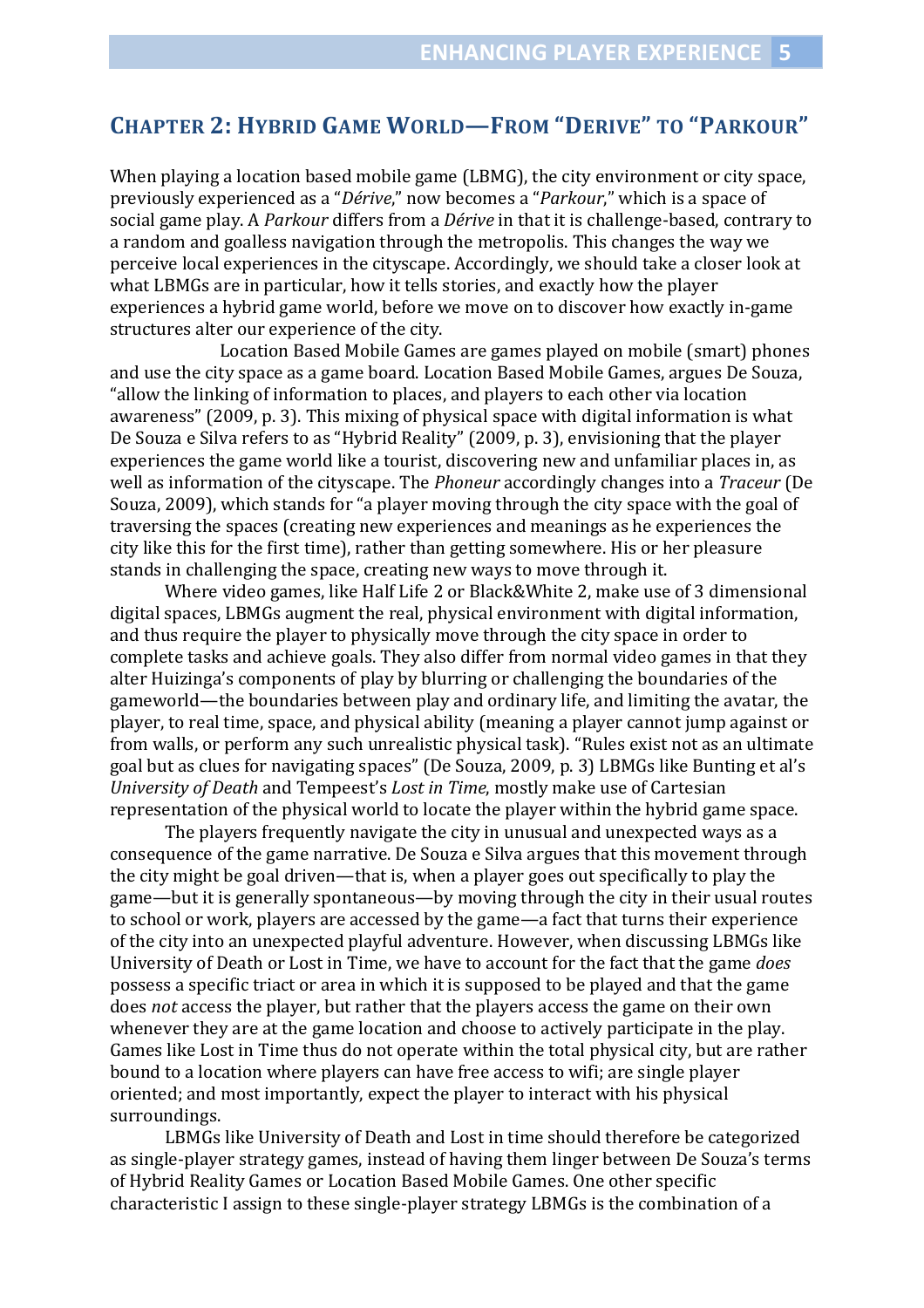linear story arc with non-linear ludic elements, as we see in University of Death. These type of LBMGs are different than games like De Souza's "Botfighters," because the ludic challenges serve the plot development within the game, rather than have the game consist solely on ludic challenges. Because of the linear element of these games, storytelling is also expanded.

According to Bunting et al, mobile games, like video games before them, eschew storytelling via traditional linear narrative structures in favor of a nonlinear, cooperative storytelling process. Unlike video games, though, mobile games are uniquely able to extend this cooperative storytelling process into the physical world through the use of location-aware interfaces, enabling the achievement of a new level of player immersion. In mobile games like University of Death and Lost in Time, players are encouraged to implicate places in the physical world as part of their gameworld, while also overlaying elements of the gameworld onto the physical world. By extending the game beyond the screen and into the physical world, these games co-opt the player's sensory experiences of real-world places as potential storytelling tools, mixing the physical and virtual to create immersive hybrid game worlds. This interplay makes the process of storytelling reliant in part on the player's experience of place; at the same time, however, it also alters the experience of place, forcing the engagement into a kind of liminal space that is neither fully the "real" world nor fully the "game" world.

How LBMGs tell stories is thus dependent on the player's interaction with and experience of the cityscape. The focus of the narrative is to have the player journey through the space, and discover things, rather than have a story narrated to him. In film, says Bunting et al, the inevitability and success of struggle in drama is built on the powerlessness of the audience. "Comedy, tragedy, and other kinds of drama flow from the empathy of watching things unfold without agency" (2012, p. 8). In digital games, a player's agency is generally expressed through an avatar, and how that avatar can and cannot translate the player's decisions and actions into the space of the gameworld. However, Bunting et. al believe that the focus of storytelling in such games should not be the player's avatar–due to the impossibility of creating believable, character-driven drama in a storytelling format that prizes player agency—but should instead be the gameworld itself. "Forget the person", he says, "The art of game design is all about the place" (Bunting et al, p. 9).

As stated, when playing an LBMG, the experience of the city changes from a *Dérive* to a *Parkour*. The *Traceur's* or player's experience is now not only sensory based, but is also enhanced with physical and cognitive challenges, as well as fictional details and narrative plots. This brings urban mobile play into the concept of Nunning's narrative worldmaking. The player's attention and awareness are now either heightened or directed at more instances, like for example, during physical tasks, or through visual or aural symbols directing the players focus to particular city elements, narrative clues, or rule enforcements. The experience of the hybrid world, and of the city through an LBMG, thus depends, argue Bunting et al, on the degree of sensory, challenge-based, and imaginative immersion via enforcement of player agency, environmental interaction, directional quality of ludic elements, and discovery of story details.

However, even though Bunting sketches a clear idea of how LBGs operate and immerse players through experience, he does not deepen in on exactly *what* the game makes or should make the player focus on, neither does he elaborate on the functional role the physical world plays within a game. For this reason, I conducted an experiment through which we could better understand how and what kind of experience the player has within the city when using a mobile interface and when playing a game.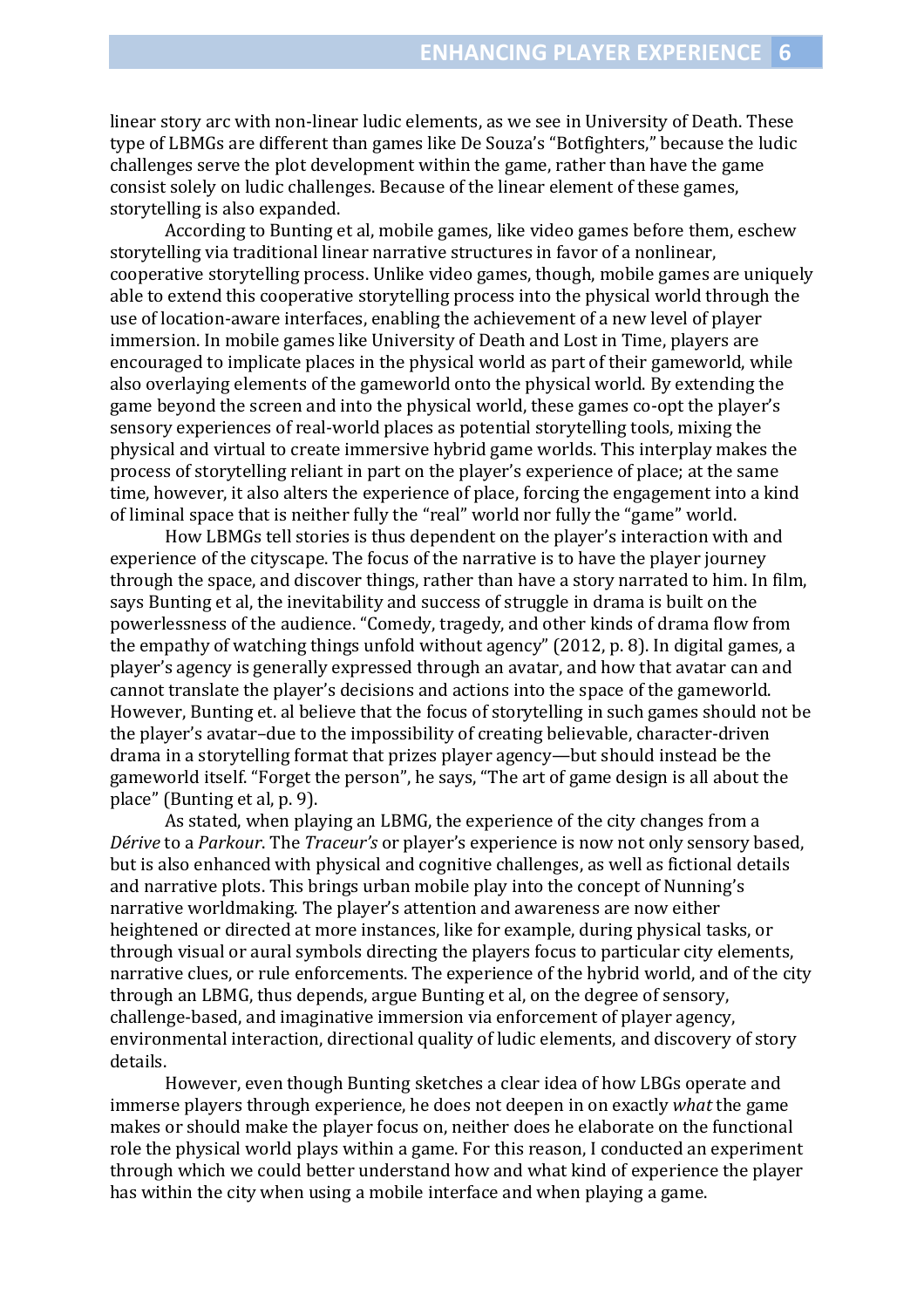## **CHAPTER 3: GAMEPLAY**

In order to understand what kind of experience we receive when playing an LBMG and how this game-experience is different from our "derive," we have to study the gamestructure and identify what the game makes us focus on.

#### **Methodology:**

I have used two principle methods to conduct my experiment: Text Analysis of the LBMG "Lost in Time," and Reception Analysis of city experience by means of "Lost in Time." The value of these methods lies in the necessity to understand the in-game structure of "Lost in Time" and how it relates to the experience of the city. In the event of identifying in-game elements and narrative structures, I take Bunting et.al as my guidance to which specific elements I should be looking at. Second, I combine physical activity with investigative (in depth) interviews and memory exercises in order to accurately identify and analyse how participants experience the city before and after play. I have limited my experiment to the understanding of localised momentary experience. This means that I look at how the game directly influences the player's experience of the city, not looking at the long-term affects on the player's behaviour and evaluation of the city itself.

#### **Lost in Time:**

Lost in Time is about a young boy named Thijmen who stole a time machine in search of his lost Father. This game is a linear game with non-linear ludic challenges. According to the designers, it is the player's task to travel through time, search Thijmen, and bring him back. The game designers intended to create a game, with a general story arc, that could be played in any city in the Netherlands. They intended to motivate the player to walk around in for example Utrecht, discover time portals, and successfully complete puzzles or quizzes in order to linearly progress within the story. Lost in Time combines film fragments with ludic challenges presented on a 2D map of Utrecht. You start off at a wifi point near the city centre and randomly choose time portals indicated on the 2D map.

 The game starts from any Wi-Fi embedded point near the game location, where you are introduced to the linear story through a film fragment. Soon after, another film slightly interactive film fragment pops up of a professor (actor) who addresses you as a random *Phoneur* on the street, asking you to help him with an important task, thus inviting you to transform from a *Phoneur* into a *Traceur* or player. The professor, the game, then sends you off into Utrecht city centre, and informs you to walk around in search of red time portals. The time portals are represented as red dots on a 2D 'historical' map of Utrecht. The player can randomly select whichever portal to address first. The game progresses by successfully completing a threefold cluster of time-portal ludic challenges, through which the player is rewarded with linear story progression. Each time a player successfully completes 3 puzzles or physical tasks, he/she gets to see how the story of Thijmen develops.

 However, these challenges incited by mini localised stories, have nothing to do with the linear narrative arc. The player has agency in that he can decide for himself which portal to address first, but the specific tasks he has to complete have no other function than to collect portals to progress in the linear story. His actions do not have any consequence on the occurrences, events, and behaviour of the characters in the linear story. The intentions of the game designers were very clear, but the way their information was decoded and experienced was quite different.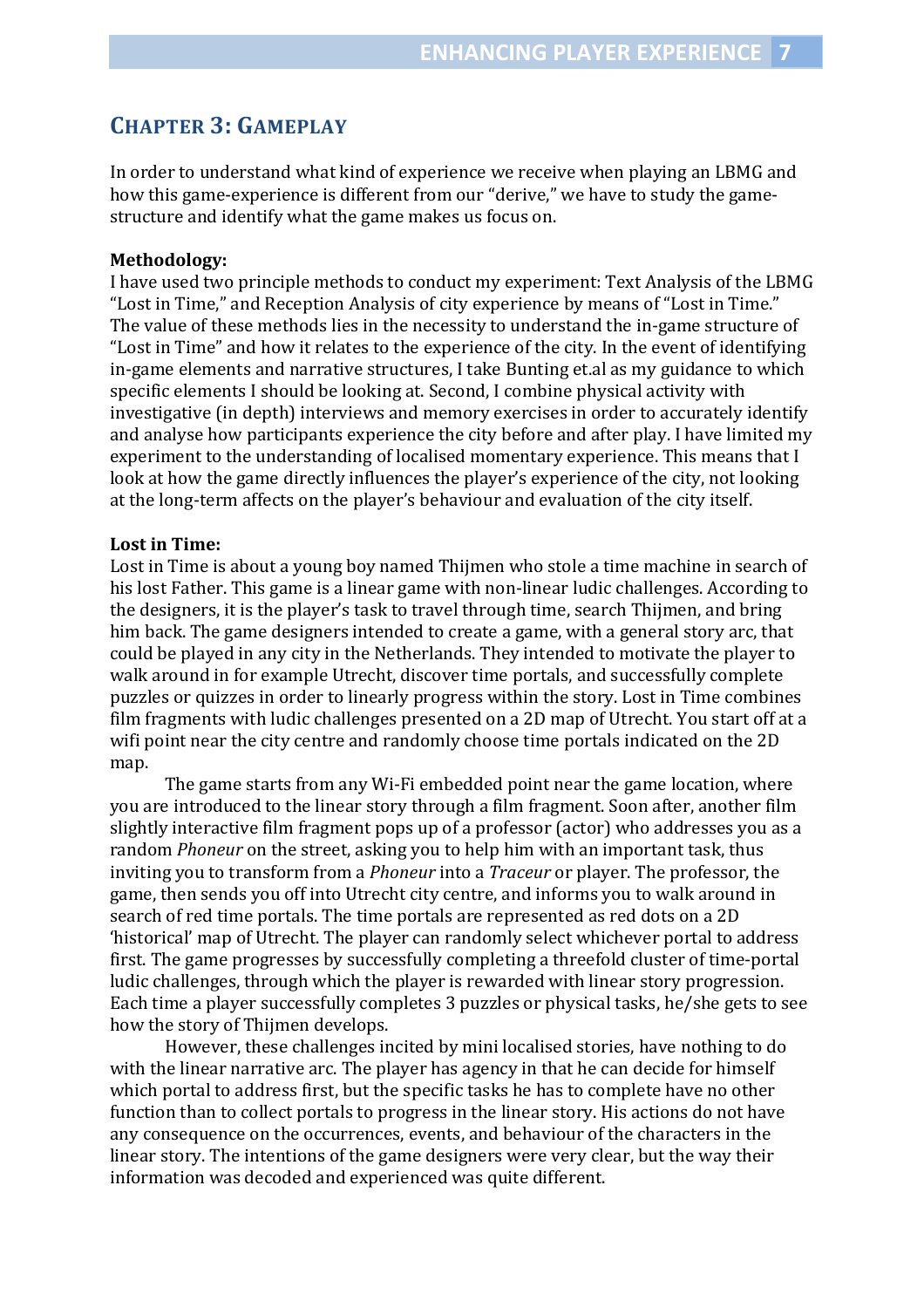#### **Navigation Through the City Space: Empirical Findings**

The game doesn't give us any indication to which specific place we should walk, or how we should get there (route). It emphasises GPS locations on a 2D map using red dots, and the player can himself choose which location he's going to address first. On the map, no visual indication is given which of the dots or time portals is more important than the other. When crossing the Dijk in Spakenburg, a player is presented with a log-balancing challenge. All participants memorized this particular challenge, as it was the only task where the game made use of the camera on the backside of the iPad. When performing the task, participants could see their own feet and could see that right alongside two walls were two thin elongated rectangular holes, where exactly a pile of logs would fit, to withhold water from crossing. This made participants understand that placing logs alongside "dijcks" or canals in the way they were performing at the moment, was the method back in history to prevent floods from ruining other city elements or endanger lives.

The same task was performed in Utrecht; however, the camera function was not used. Because participants do not look up from the iPad when balancing the log, they did not get to see the holes where the logs were actually placed to prevent floods in 1781. The participants in Utrecht were not aware of the specific historical implication and use of the buildings; rather, they performed a task to progress in the linear story.

 The game has a lot of visual and aural directional elements on a GPS location, such as sounds of a donkey kart crossing or a sign saying "LET OP!" After walking around in search of the GPS location, these particular sounds and signs that popped up whenever a player his a target or time portal seemed to direct the player's attention to the iPad. Players were then notified on a particular task they needed to perform, a puzzle or physical challenge, or were suddenly rewarded with another part of the story of Thijmen.

 In one particular challenge, participants had to follow (run after) a trail of cheese left behind by a donkey car, competing against a time-deadline that was even suitable for a 60 year old to stroll towards the goal (GPS coordinate) and still make the deadline. When running, participants continuously looked at the trail on the iPad, only so often looking up to see whether or not they were going to hit something or someone.

 Most of the emphasis in the game design is placed on the development of the characters and the story plots. A player only performs tasks, or "chores" as all participants referred to it, to figure out what happened at a certain location (mini story) or to progress within the general story arc and figure out what happened to Thijmen and his father.

 An alerting matter during this experiment was that even though Utrecht's city centre was displayed on a digital map, participants were most of the time still confused about their location and could not navigate their way back to the starting point directly after play on their own. They had no sense or idea of where they were and it took a while before they located themselves again, using "Winkel van Sinkel" and the "Dom Tower" as reference points. What is interesting, however, is that after the interview was conducted and all participants were relaxed and drinking, all of them seemed to discuss the events of the mini-stories, wondering if the events that occurred in the game, were actually events that happened in the past. They even talked about how awful it must have been to carry around wooden logs to prevent floods or buckets of water to prevent a fire. Even though the participants didn't like the type of chores or physical challenges they had to complete, they did seem to be intrigued by and imagine how it must have felt like in that period of time. They were actively distinguishing between time periods (then and now) and evaluating the unpleasant physical task as something relevant.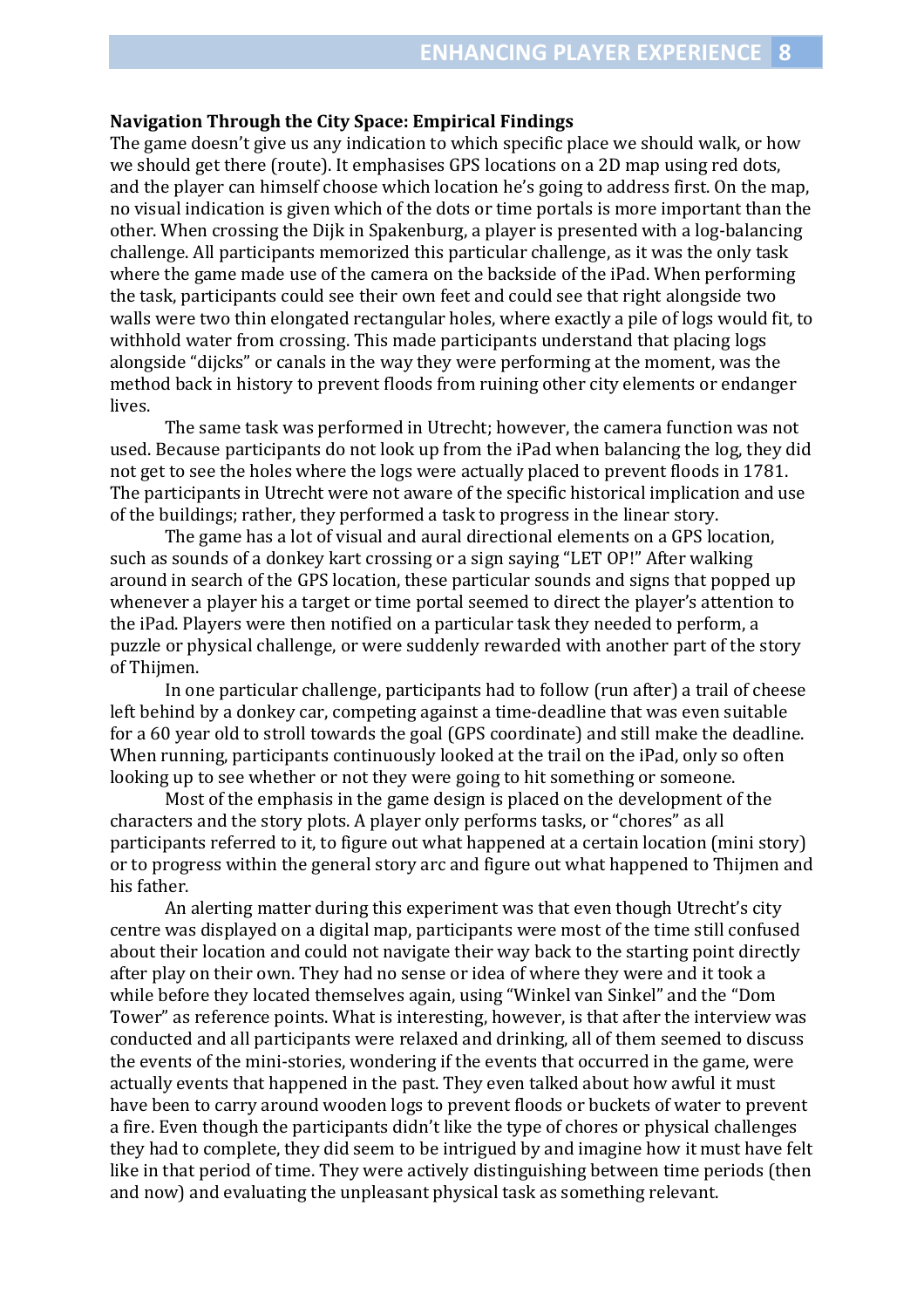## **CHAPTER 4: TRANSFORMATION IN EXPERIENCE**

After interpreting the data, it can be stated that single-player LBMGs like Lost in Time have a 'cocooning' effect, envelop a paradoxical relation to the concept of 'sense of place,' and actively fight over the players attention with the same physical world that they incorporate and advocate.

According to Chris Speed, our sense of place is constituted through a complex mix of perceiving our body's relationship with architectures, horizons, artifacts, and people. Place is not something that we can just point at nor that we can describe only by drawing or taking a photograph. For this reason he argues that GPS systems and Cartesian models representing spaces (such as digital maps) have people relate themselves to a position on screen instead of the real world, therefore having them 'loose' a sense of place.

When playing an LBMG like Lost in Time, participants, on the one hand, gained a feeling of a "sense of place" through the mini local stories. The combination of challenges with a narrative gave them a feeling of being connected with that area as they learned how that area or those city elements could be used. These mini stories enriched their idea of how the city elements in the challenges functioned within the cityscape by giving them a different perspective on it and having them act on this function as well. Challenges where participants actively 'feel' the function of an element or use a city element in a different way, enhances their imageability as well as the legibility of that specific GPS location. The in-game structure thus created a physical as well as an emotional relationship between the human body and the physical location. The mini stories in Lost in Time made players take a good look around them, and through also using the city elements in a certain way, did they feel connected and informed on a sense of place.

 Paradoxically, the continuous Cartesian representation of Utrecht at the same time evaporated the participant's relation to the rest of the environment, creating a "lost" feeling. Participants didn't feel "lost" in time, as the game intended, but lost at their contemporary geometrical position. Interesting is that when participants felt 'lost' during their "derive," their attention and location awareness was heightened in order to correctly navigate themselves towards their goal. However, in this particular instance, participants disregarded looking around at their environment as the motion of their avatar on the iPad screen captivated their attention. The game thus advocated a loss of a sense of place.

 What obscured this place sensitivity even more was the lack of elements indicating the degree of importance of certain city elements or events. None of the challenges, in-game events, or used areas of play showed dominance over one another. The player could not feel a relation with his environment depending on the importance of the represented areas and could thus not construct an evaluation about the places he had visited, nor understand at which event or at which location he scored more points or progressed faster within the game.

 LBMGs, such as, Lost in Time, that continuously use Cartesian maps as spatial representation, thus foster what Vera Mizoku calls a "cocooning" (2007) effect. Cocooning means 'shutting out' thyself from the physical world by using a mobile interface. Instead of stimulating sensory experience or interaction with city elements, the game 'cocoons' the player, shutting him out from his environment, by directing his attention toward the haptic interface. Lost in Time does not invite an active relationship between the player and the city and limits sensory ability.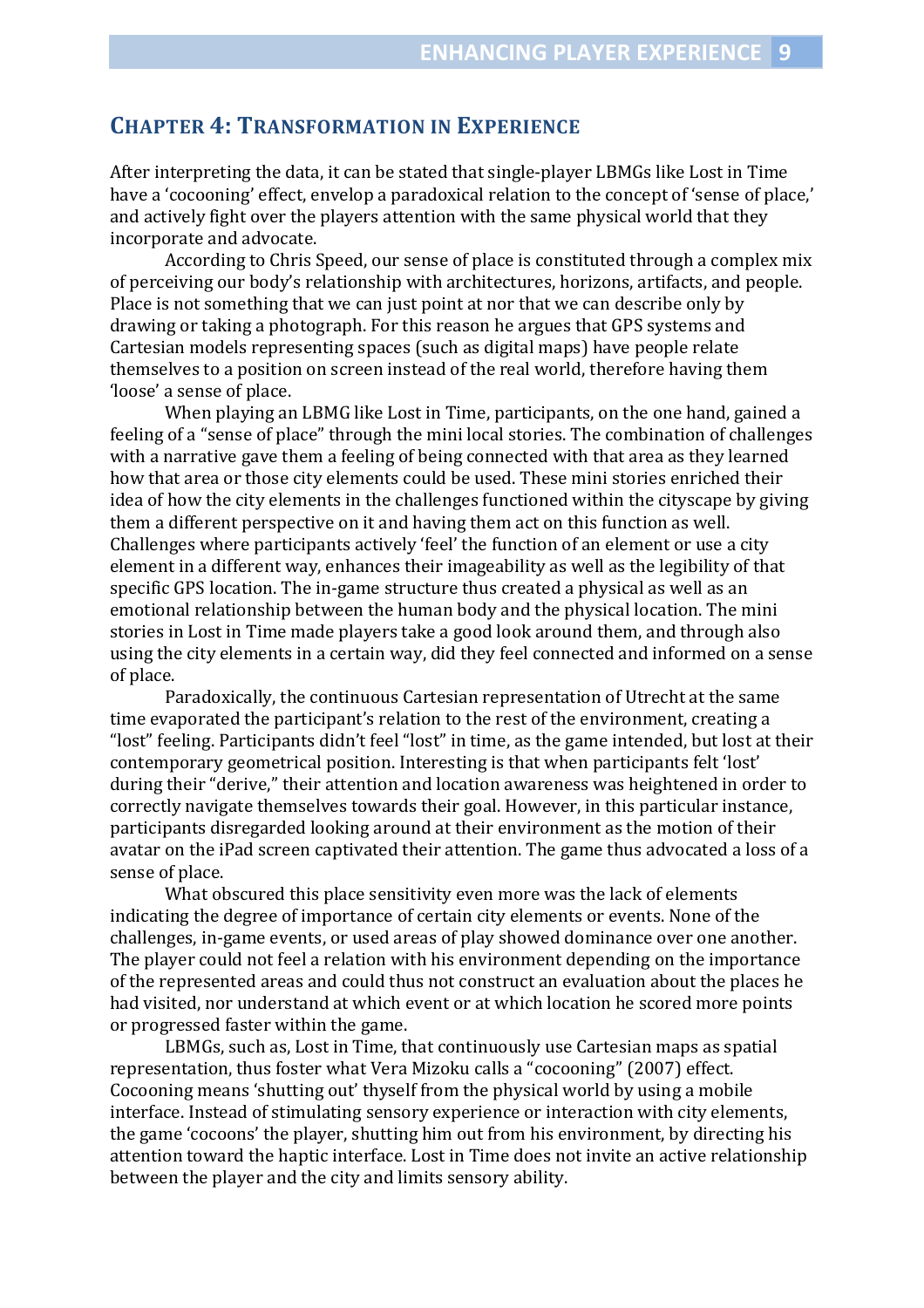Finally, the low degree of player agency, the minimal interaction with the metropolis and the endlessness of the *Parkour* render city elements, and in-game occurrences as nothing more than a specific GPS coordinate. The physical characteristics and other sensory experiences of the city become irrelevant to a certain degree. As Bunting et al shows in chapter two, the degree of player agency consist of the amount and type of choices the player has to make, and how influential his choices are on the behaviour of characters, the development of the game world, and the development of himself in that world. Lost in Time presents but one instance where players have a choice (deciding which time portal to hit next). The lack of relevance or eventfulness of the physical world within the game thwarts an immersive experience and facilitates the battle between the game world and reality over the player's attention.

To summarize, LBMGs inflamed with Cartesian representations, and the game "Lost in Time" in particular, transform the city space from a sensory immerseful "Derive," into a questionable, sensory depriving hybrid *Parkour*, where participants gain an ambiguous feeling of "sense of place."

## **CHAPTER 5: ENHANCING PLAYER EXPERIENCE—ADVICE TO GAME-DESIGNERS**

Methods that heighten attention and raise awareness of city elements and events thus enhance the legibility of a place, as well as people's experience of it. I propose five fundamental mechanisms for the enhancement of player experience within single-player strategy-based LBMGs.

#### **Augmented Reality Function:**

The use of the double camera enables game designers to have players visualize the physical world off and on screen. It also facilitates the directing of players attention to elements and events in the game world. The double camera and augmented reality implication (supplying reality with digital information) is essential to supply function and meaning to city elements and events, and this is thus essential to the degree of journey ability through the game-world.

 As experiment has shown, city elements, like events in stories, need to have a function, or need to be relevant to a player. In games, it is important to have the player search for the important elements or places in an area by using certain symbols (like in Half Life 2) or visual directional elements that help the player distinguish between functional and non-functional places/elements.

 Aural information and the use of music and sound can also be used to direct attention toward a specific physical location. In Black&White 2 for example, the narrator often supplies the player with environmental information, when he came at a new location that helps the player identify and distinguish between elements, symbols, etc, within the new area.

#### **Player Agency:**

Player agency has another implication. As lynch and my experiment have shown, attention of participants is heightened at moments of decision-making (during nodes, etc). Thus, if we are to enhance player experience in a game, we need to make sure that we increase the moments of decision-making. It is at these moments that the player is most aware of his environment and of his role and position in it (sense of place). Second, game-designers need to make the player's decisions 'eventful.' Meaning, the decisions the player makes, need to have consequences in the gameworld.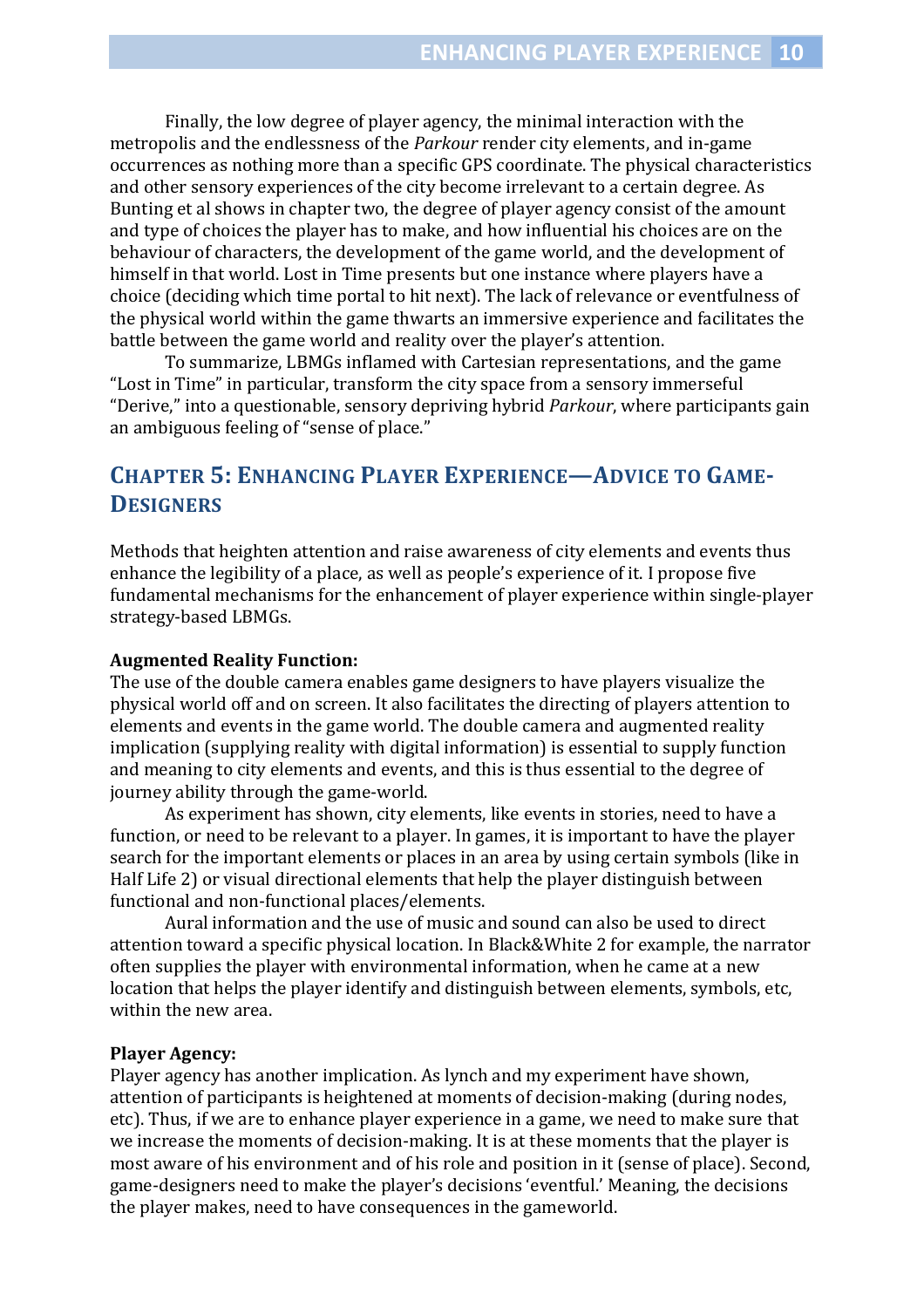#### **Route Structure:**

Game designers should centre their game around a series of high and low imaginable areas. This means that they reconcile which ludic challenges are most relevant, important, difficult, etc, and structure the narrative considering the effects of high or low degree of motion awareness, clarity of dominance of city elements, point of decision making, and the like. For example, structuring the game Lost in Time around the canals has been done to facilitate the story development and use of pre-existing ludic challenges. However, the challenges should be shaped *after* the play area has been measured and chosen, making for better structure of the game narrative and type of ludic challenges.

 Secondly, designers should distinguish between one main route option and several minor, less relevant ones. Within this, we have to account for Lynh's "corner philosophy." Structuring the city whole by placing a highly imaginable element around the corner of a minor visible route, results in an 'aaah' moment, a moment of ablaze when citizens walk around the corner and suddenly see this formal spectacle. Therefore, the main route in the game should guide the player 'around the corner' toward a highly imaginable city element or area, where players can also enjoy his moment of ablaze.

 Thirdly, a playful area or a moment leading up to completion of a task, should always contain more than one route option (diversity in paths and nodes) as to give the player more agency and heighten his attention more often during his journey through the cityscape.

#### **Narration facilitating goal achievement**

The process of weighting and placing emphasis is of great importance when structuring in-game events. Lynch argued that when structuring or ordering city elements into a whole, the city planner need not place emphasis on all city elements, because that is the same as placing emphasis on none at all. Making one element dominant above others within its range enhances the ease of structural visibility. So too must a game-designer create and structure happenings or events. There needs to be a clear variation between highly important events, leading up to greater achievements and epic wins, and less important events that generate necessary small wins. These events need to also be structured around city elements of same degree of importance or dominance, meaning, that an event of high importance needs to be located at a dominant city element or dominant area in order to increase its imageability, memorability, and world-making importance. The highly important events need to have other symbols representing them on a map, or via visual or aural directive methods, to facilitate their visibility, identification, and selection. Placing emphasis on events enhances player attention, helps the player structure his route towards these "epic wins," and eventually enhance the experience of the player. Making in game happenings "eventful" increases importance or that location for players and thus enhances the player's experience of that particular area. Varying between highly eventful and low eventful in-game occurrences is needed to enrich the players overall experience of the game world while playing.

 Second, any narrative information, whether a fact or detail hidden within or around a city element, or a plot development narrated through audio visual material (film fragments), should support or function as information that facilitates the completetion of challenges or achievement of goals. It should not function as a reward within single-player strategy-based LBMGs, because it is the journey of the player that is central to world-making and city experience, not the character development of fictional characters. According to Bunting, players want to experience events for themselves, not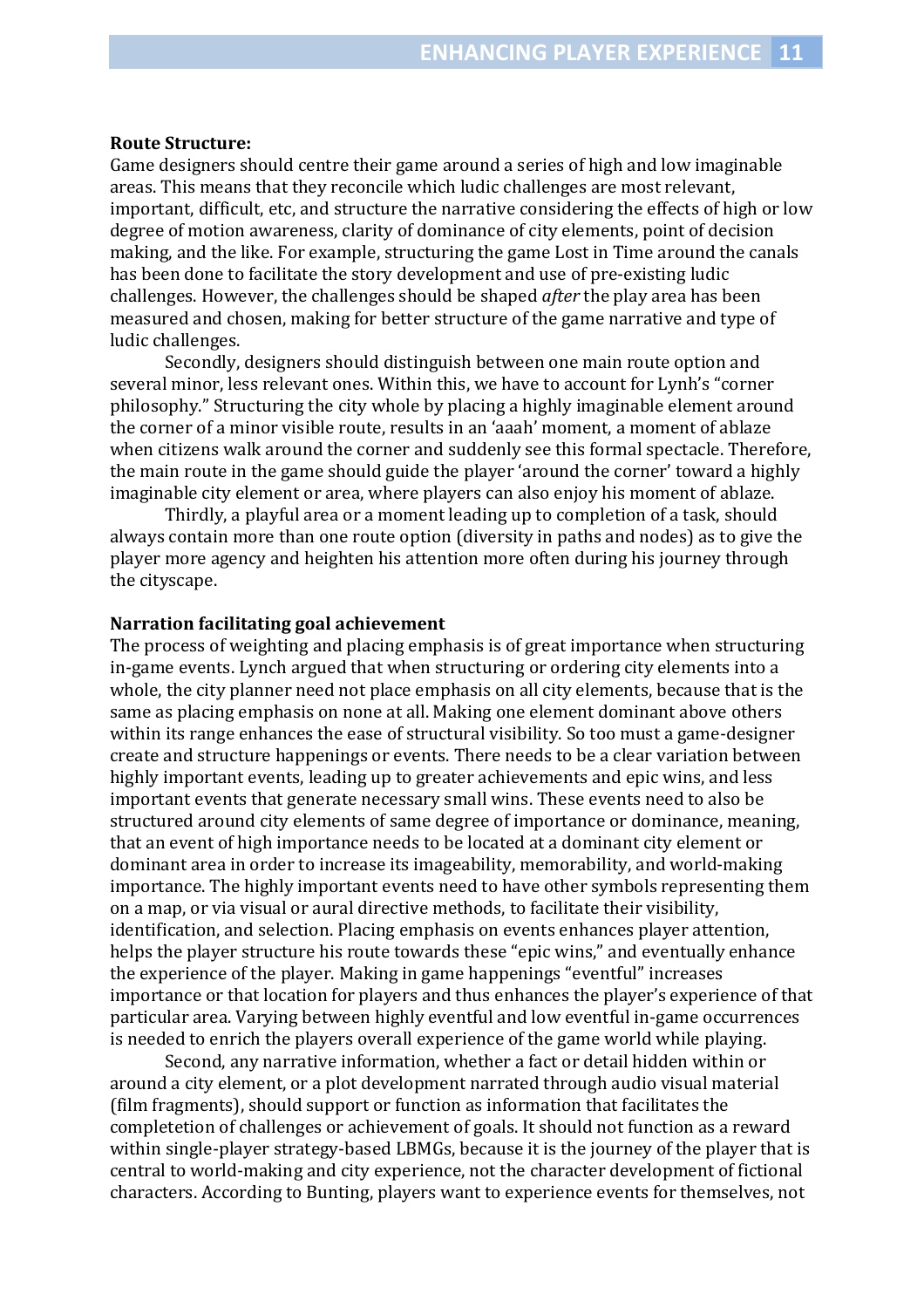see how fictional characters experience or are influenced by events. Interactive media give a player agency, and should thus focus on making the player the central focus, not fictional characters.

#### **Bordering off Game World.**

Contrary to what De Souza states, I argue that game designers of strategy based LBMGs need to return to Huizinga's 'components of play' and help the player distinguish between the real world and the area of play. For these single player strategy-based LBGMs a distinct separation of playful and non-playful area is needed in order to educate the player on where he may and may not journey. If a player is to seek and discover the world, having him search endlessly within the physical world not only subtracts him from immersion, like Bunting et al stated; it also confuses him and obscures his sense of place. Bordering of the game world thus enhances a player's sense of place, and so also his experience of the cityscape and gameworld.

## **CONCLUSION:**

Location Based Mobile Games transform the experience of a metropolis from a random, goalless, sensory experience into a flat and platonic, sensory limiting, hybrid *Parkour*. However, the points where the game obstructs immersiveness can be easily traversed by implementing the five LBMG immersion mechanisms: Augmented Reality creation through the camera on the back of the mobile interface, structuring the route to achieve maximum visibility and imageability, increasing player agency, as well as eventfulness of city elements, symbols, and happenings, and lastly, bordering off the gameworld using clear, distinct, visual and aural directional instances.

 In this paper, I have tried to display the way our perspective changes when using a mobile interface to play a game and how that experience can be enhanced. A vivid and interactive environment can give people a sense of place that they would normally not be aware of on their own.

 However, my research was time and financially restricted, and I have conducted my experiment based on fleeting, momentary evaluations and judgements. Further research is needed on a wider scale to better understand how an LBMG like Lost in Time influences people's behaviour, embedded with critical discourse analysis or political economic starting points to identify in what way the game's ideology influences player's perspective or evaluation of historical happenings. LBMGs are a relatively new concept, however, with the right research, this new genre could have a whole lot more meaning and usefulness for players, designers, as well as random businesses, governments, and city planners.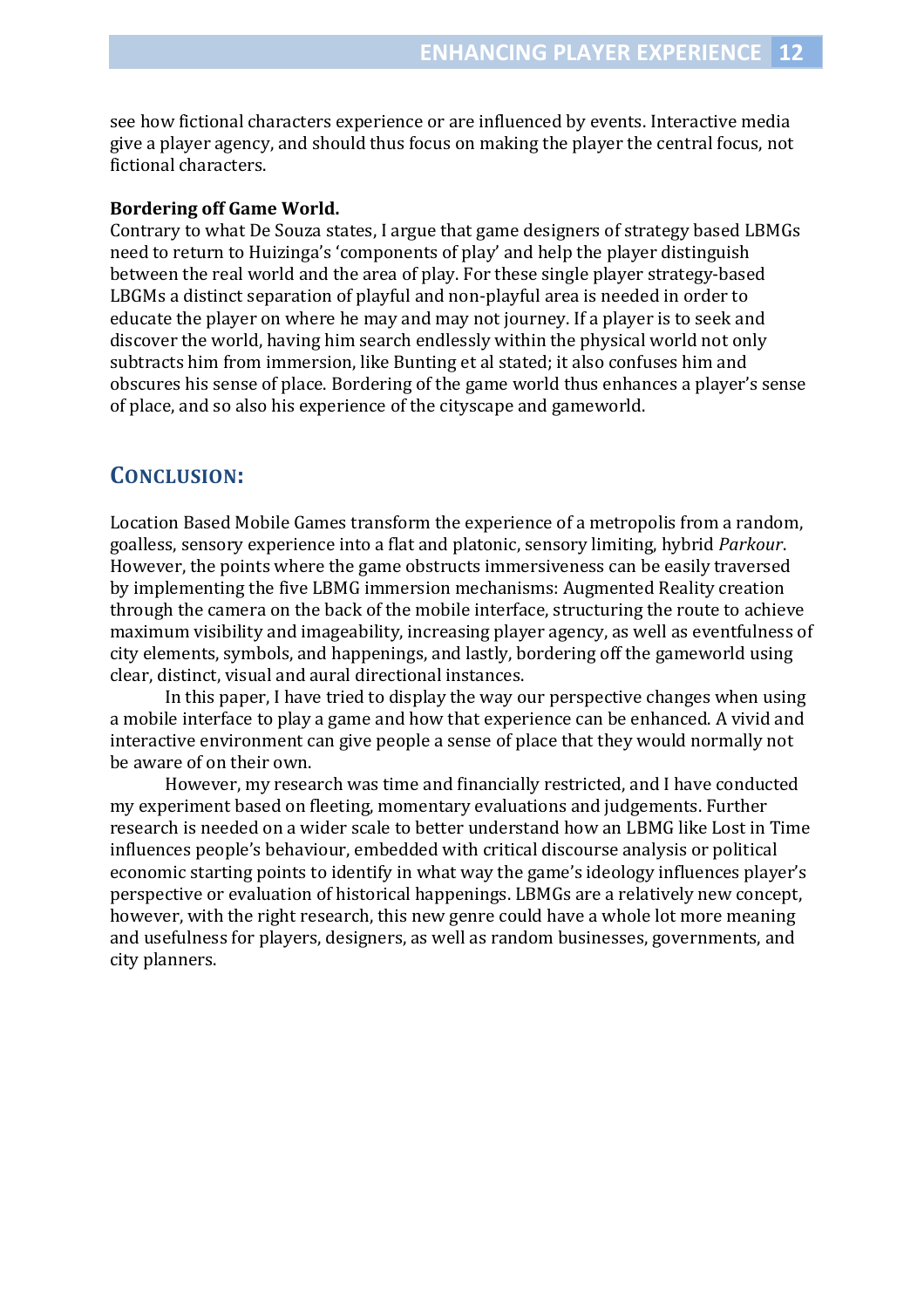### **BIBLIOGRAPHY:**

**Black, Michel, "***Narrative and Spatial Form in Digital Media: A Study of the SCUMM Engine and Ron Gilbert's the Secret of Monkey Island***," SAGE Publications, Games and Culture, April 2012, Volume 7, Number 209, Web** 

**Bunting, Ben, Hughes, Jacob, Hetland, Tim, The Player as Author:** *Exploring the Effects of Mobile Gaming and Location-Aware Interfaces on Storytelling***, Future Internet, Washington State University, 17 February 2012, Web.** 

**Certeau, Michel de, "***The Practice of Everyday Life***," University of California Press, Berkley, 1984, Web** 

**De Souza e Silva, Adriana, "***Hybrid Reality and Location Based Games: Redefining Mobility and Game Spaces in Urban Environments***," SAGE Publications, Simulation and Gaming, March 2008, Volume 40, Number 404, Web.** 

**Goodman, Nelson, "***Ways of World Making,"* **Hacket Publishing Company, 1978, Print.** 

**Hjorth, Larissa, "***Mobile@Game Cultures: the place of mobile gaming***," Convergience: the International Journal of Research into New Media Technologies, SAGE Publications, 2011, Web** 

**Lynch, Kevin, "***The Image of the City,"* **MIT Press, USA, 1960, Print.** 

**Manovich, Lev, "***Language of New Media***," MIT Press, 2001, eBook** 

**Mizoku, Ito, Daisuke, okabe, Anderson, Ken, "***Portable Objects in Three Global Cities: Personification of Urban Places***," The Mobile Communication Research Annual, Volume 1: The Reconstruction of Space & Time through Mobile Communication Practices, June 2007, Web.** 

**Nunning, Vera et. Al, "***Cultural Ways of World Making: Media and Narratives,"* **Walter De Gruiter, Berlin, 2010, Print.** 

**Punday, Daniel, "***Involvement, Interruption, and Inevitability: Melancholy as Aestetic Principle in Game Narratives***," University of Wisconsin Press, Volume 33, Number 3, Issue 105, 2004, pp. 80-107, Web** 

**Richardson, Ingrid, "***The Hybrid Onthology of Mobile Gaming***," Convergience: the International Journal of Research into New Media Technologies, SAGE Publications, 2011, Volume 17, Number 419, Web** 

**Simmel, George, "***The Metropolis and the Mental Life***," The Blackwell City Reader, Oxford and Malden, 1903, Print.** 

**Speed, Chris, "***Developing a sense of place with locative media: an Underview Effect***," MIT Press, leonardo, Volume 43, Number 2, April 2010, pp. 169-174**